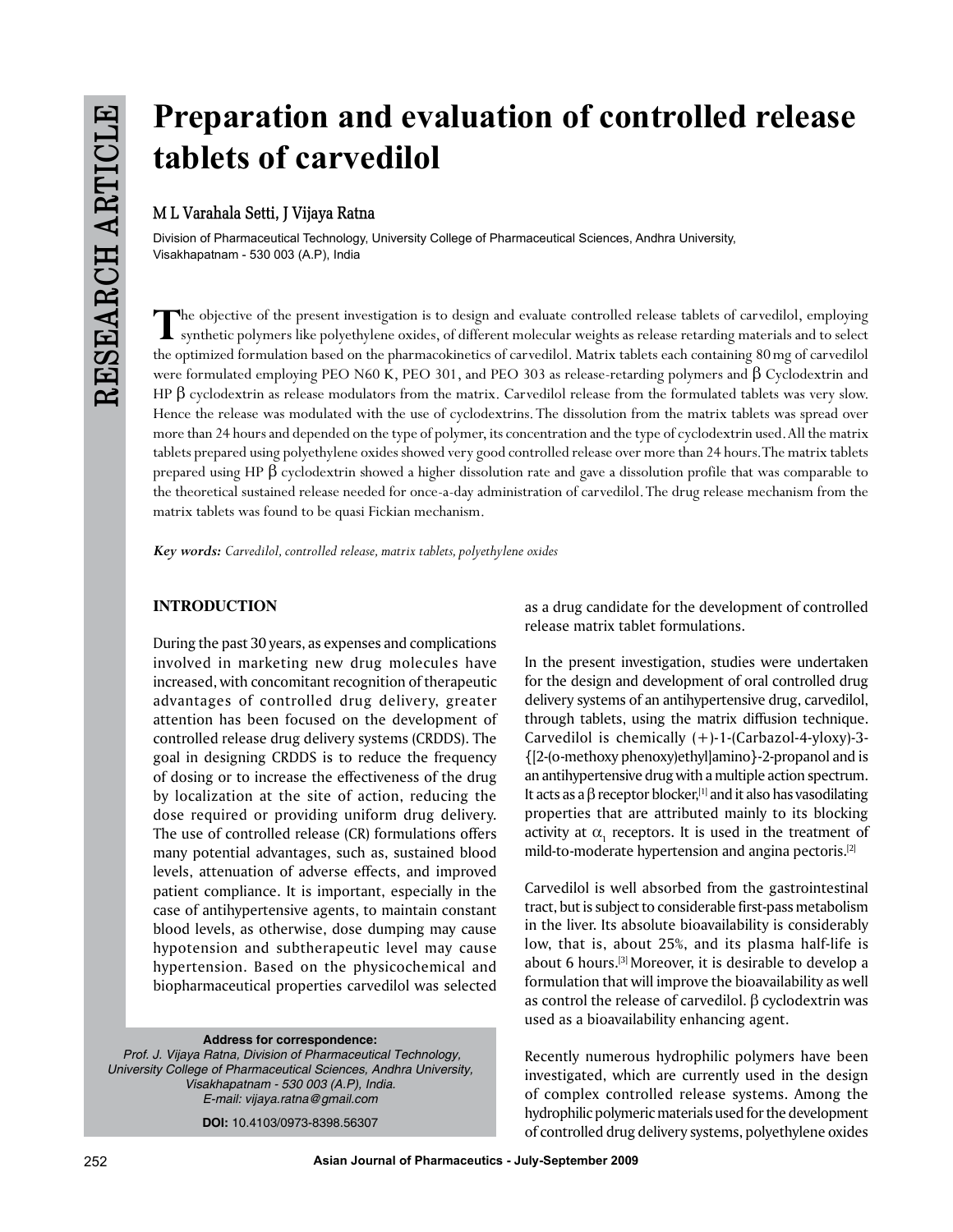(PEOs) are commanding good interest because of their low toxicity and pH-independent swelling and drug release properties.[4-6] Apicella A *et al.*[4] investigated the application of polyethylene oxides of different molecular weights in controlled release monolithic systems of etofylline. Zhang *et al.* <sup>[5]</sup> investigated the release mechanism of chlorpheneramine maleate from PEO matrix tablets, prepared by hot melt extrusion. Razaghi *et al.*<sup>[6]</sup> studied the release pattern of cyclobenzaprine HCl from the oral osmotic drug delivery systems containing water soluble polymer, PEO. Jamzad *et al.*  $[7]$  developed a controlled release dosage form of glipizide using PEO matrices and compared it with its hydroxypropyl methylcellulose (HPMC tablets). As PEOs are highly hydrophilic in nature, the involvement of water or moist granulation can make the process highly problematic, therefore, a dry process that produces acceptable powder characteristics and does not intervene with drug release characteristics would be desirable.<sup>[8]</sup> The direct compression technique, which is a dry process is also known to be a more economical process (i.e., less time, space, materials, labor, and fewer steps) than other techniques. In the present investigation the objective is to prepare directly compressed PEO matrix tablets for controlled release of carvedilol and to evaluate the tablets for *in vitro* drug release studies.

## **MATERIALS AND METHODS**

#### **Materials**

Carvedilol and β cyclodextrin were kindly supplied by Orchid Healthcare (Chennai). Polyethylene oxides and microcrystalline cellulose (Avicel PH102) were obtained from Dow Chemicals Asia Pvt. Ltd., Mumbai. Talc and magnesium stearate were of pharmacopoeial grade and all other chemicals were of analytical grade and were used as received.

#### **Preparation of matrix tablets**

Different tablet formulations containing different grades of polyethylene oxides were prepared by the direct compression technique (Formulations F1 – F10, [Table 1]). All the ingredients were weighed accurately and passed through 40# mesh. The powder that passed through the mesh was blended well and required quantities of talc (glidant) and

**Table 1: Compositions of carvedilol tablet formulations**

magnesium stearate (lubricant) were added. The tablets were compressed (9.0mm diameter, flat punches without embossing) using a 16 station tablet compression machine (Cadmach, Ahmedabad, India). Each tablet contained 80mg of carvedilol and other pharmaceutical ingredients, as listed in Table 1. Hardness and friability tests were conducted as in-process tests. Drug content estimation and *in vitro* drug release studies were done to evaluate the matrix tablets.

#### **Estimation of carvedilol**

An ultraviolet (UV) spectrophotometric method, based on the measurement of absorbance, at 241 nm, was developed and used for the estimation of carvedilol. The method obeyed Beer's law in the concentration range of 1 to  $10 \mu$ g/mL, with good correlation coefficient (0.9997). When a standard drug solution was assayed repeatedly ( $n = 6$ ), the relative error (accuracy) and relative standard deviation (precision) were found to be 0.7 and 1.3%, respectively. No interference from the excipients used was observed.

#### **Estimation of drug content in the matrix tablets**

Five tablets were accurately weighed and powdered. Tablet powder equivalent to 80mg of carvedilol was taken into a boiling test tube and extracted with  $4 \times 10$  ml quantities of methanol. The methanolic extracts were mixed and volume was made up to 50 mL with methanol. The solution was subsequently diluted with purified water and analyzed for carvedilol content by measuring absorbance at 241nm.

#### *In vitro* **release studies**

The *in vitro* dissolution studies were carried out using US Pharmacopeia (USP) apparatus type I (Tab-Machines, Mumbai, India) at 100 rpm. The dissolution medium consisted of 0.1 N hydrochloric acid for the first 2 hours and the phosphate buffer pH 7.4 from 3 to 24 hours (900 mL), maintained at  $37^{\circ}$ C  $\pm$  0.5°C. The drug release at different time intervals was measured by a diode array UV-visible spectrophotometer at 241 nm. It was made clear that none of the ingredients used in the matrix formulations interfered with the assay. The release studies were conducted in triplicate, and the mean values of the percentage of drug released were plotted versus time.

| Ingredients             | <b>Quantity in tablet (mg/tablet)</b> |                |                          |      |      |      |      |      |      |                 |  |
|-------------------------|---------------------------------------|----------------|--------------------------|------|------|------|------|------|------|-----------------|--|
|                         | F <sub>1</sub>                        | F <sub>2</sub> | F3                       | F4   | F5   | F6   | F7   | F8   | F9   | F <sub>10</sub> |  |
| Carvedilol              | 80.0                                  | 80.0           | 80.0                     | 80.0 | 80.0 | 80.0 | 80.0 | 80.0 | 80.0 | 80.0            |  |
| $\beta$ cyclodextrin    |                                       |                | $\overline{\phantom{a}}$ |      | 80   | 80   | 80   |      |      |                 |  |
| HP $\beta$ cyclodextrin | 80                                    |                |                          |      |      |      |      | 80   | 80   | 80              |  |
| PEO N60K                |                                       | 50             |                          |      | 50   |      |      | 50   |      |                 |  |
| <b>PEO 301</b>          |                                       |                | 50                       |      |      | 50   |      |      | 50   |                 |  |
| PEO 303                 |                                       |                | $\overline{\phantom{0}}$ | 50   |      |      | 50   |      |      | 50              |  |
| Avicel PH 102           | 34                                    | 64             | 64                       | 64   | 81   | 81   | 81   | 81   | 81   | 81              |  |
| Talc                    |                                       | 2              | 2                        | 2    | 3    |      | 3    | 3    | 3    |                 |  |
| Mg. stearate            | 4                                     | 4              | 4                        | 4    | 6    | 6    | 6    | 6    | 6    | 6               |  |
| Total weight            | 200                                   | 200            | 200                      | 200  | 300  | 300  | 300  | 300  | 300  | 300             |  |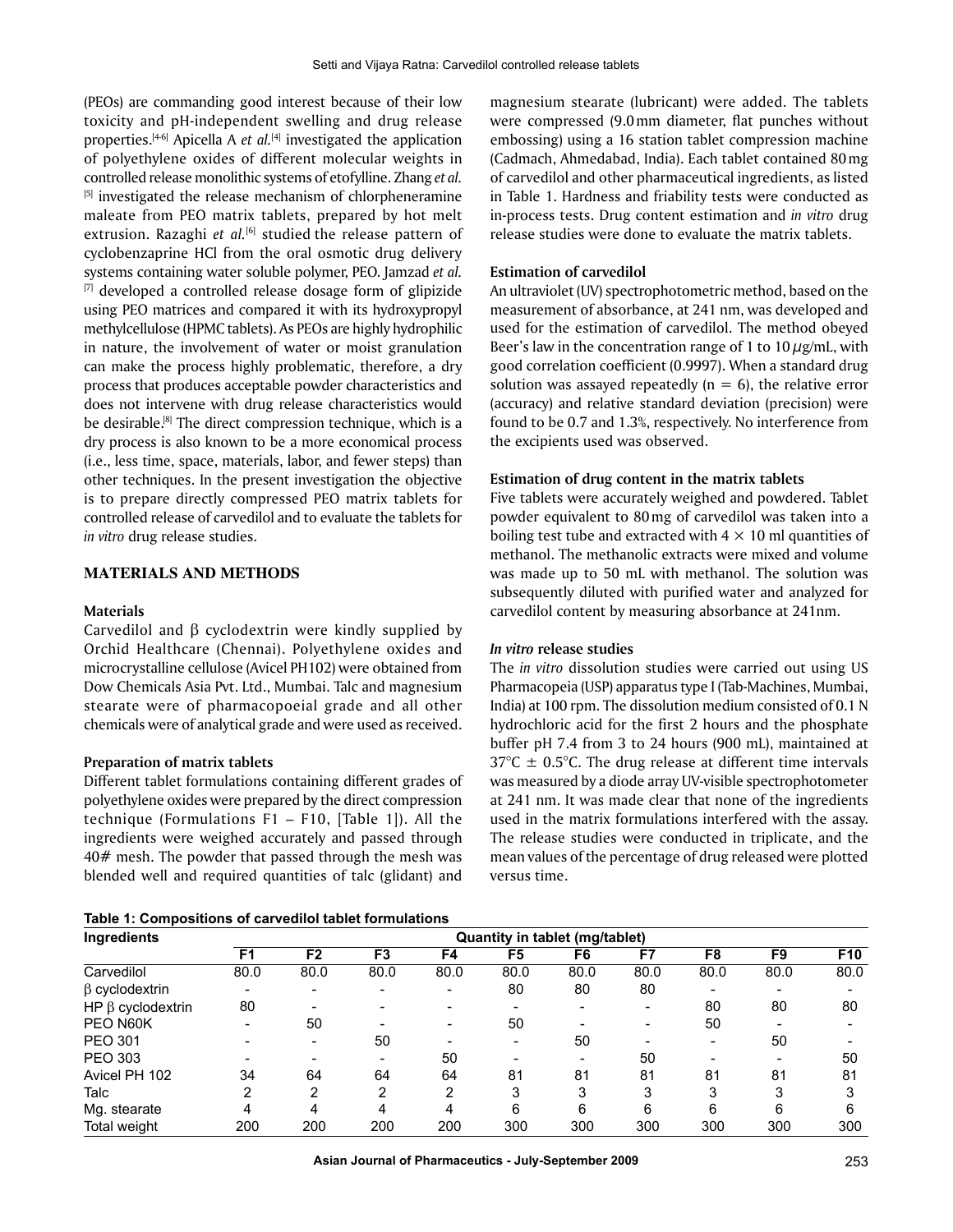#### **Analysis of** *in vitro* **dissolution data**

Data from the *in vitro* drug release were analyzed by different kinetic models like the zero order, first order, Higuchi $[9]$ model, and the Korsmeyer-Peppas<sup>[10]</sup> model, in order to evaluate the kinetics and mechanism of carvedilol release from the matrix tablets. Statistical analysis by analysis of variance (ANOVA) was carried out to check the impact of the cyclodextrins/polyethylene oxides on the drug release from the matrix tablets.

### **RESULTS AND DISCUSSION**

Matrix tablets each containing 80mg of carvedilol could be prepared employing different grades of polyethylene oxide, using the direct compression method. Hardness of the tablets was in the range of 8-10 kg/sq.cm. Weight loss in the friability test was less than 0.4% in all the cases. All the matrix tablets prepared contained carvedilol within  $100 \pm 4\%$  of the labeled claim. All the CR tablets were found to be nondisintegrating in water and aqueous acidic (0.1 N HCl) and alkaline (pH 7.4 Phosphate buffer) fluids. As such the prepared tablets were of good quality with regard to drug content, hardness, and friability. As the tablets were nondisintegrating in both acidic and alkaline fluids they were considered suitable for oral controlled release. Preliminary studies were conducted for selecting the diluent to be used and Avicel PH 102 was selected as the diluent, as it gave good cohesiveness when compressed with controlled release polymers.

Release parameters of the tablets are summarized in Table 2. Carvedilol release from the prepared matrix tablets was slow, spread over more than 24 hours, and depended on the grade of the controlled release polymer and type of cyclodextrin [Figure 1]. Among all the formulations, HP β Cyclodextrin gave greater release, with all the grades of polymer, and was found suitable for sustaining the release of carvedilol over 24 hours. As there are no sustained release tablets of carvedilol available in the Indian market, theoretical sustained release needed for carvedilol, for once-a-day (24 hours) administration, was calculated, based on its pharmacokinetics as suggested by Wagner $[11]$  and the release profiles of the formulated tablets were compared with the theoretical sustained release needed, to select the optimized formulation. A once-a-day controlled release product of carvedilol should contain a total dose of 80mg (initial-20.5mg; maintenance dose-59.5mg) and the drug should be released at a rate (K $_{\rm o}$ ) of 2.475 mg/h. Based on these doses and release rate ( $\mathrm{K}_0$ ), an oral CR tablet of carvedilol should provide a release of 28.8% in 1 hour, 31.9% in 2 hours, 38.1% in 4 hours, 50.4% in 8 hours, 62.8% in 12 hours, and 100% in 24 hours. Matrix tablets formulated with PEO 301 (50 mg), HP  $\beta$  Cyclodextrin (80 mg), and MCC (F9) gave a release profile comparable to the theoretical sustained release needed for once-a-day (24 hours) administration of carvedilol [Figure 2]. The similarity factor (based on fit factor test) with theoretical profile was calculated and found to be 64.40, indicating good similarity.

To know the mechanism of drug release from these formulations, the data were treated according to first-order(log cumulative percentage of drug remaining versus time), Higuchi's<sup>[9]</sup> (cumulative percentage of drug released versus square root of time), and Korsmeyer's<sup>[10]</sup> (log cumulative percentage of drug released versus log time) equations, along with zero order (cumulative amount of drug released versus time) pattern. The release rate kinetic data (correlation coefficients) for all the equations can be seen in Table 2. When the data were plotted according to the zero-order equation, the formulations showed linearity with correlation coefficient values between 0.8838 and 0.9339. When the data were plotted according to the firstorder equation, the formulations showed a fair linearity, with significantly higher correlation coefficient values than the zero order plots, (0.9351-0.9883) (t = 5.8 *P* < 0.001). First-order release rate constants for the tablets prepared with  $β$  CD and different grades of polyethylene oxides decreased from 0.0548 to 0.0538 with an increase in the molecular weight of the PEO. The same observation was found with HP  $\beta$  CD also. First-order release rate constants for the tablets prepared with HP β CD and different grades of polyethylene oxides decreased from 0.0734 to 0.0720, with an increase in the molecular weight of

| <b>Formulation</b> | Zero order plot            |                            |        | First order plot           | Higuchi model                | Peppas model |                                   |
|--------------------|----------------------------|----------------------------|--------|----------------------------|------------------------------|--------------|-----------------------------------|
|                    | $K_{\scriptscriptstyle 0}$ | Correlation<br>coefficient | K.     | Correlation<br>coefficient | (Correlation<br>coefficient) | Slope(n)     | <b>Correlation</b><br>coefficient |
| F <sub>1</sub>     |                            |                            |        |                            |                              |              |                                   |
| F <sub>2</sub>     | 1.3781                     | 0.8838                     | 0.0268 | 0.9351                     | 0.9793                       | 0.3265       | 0.9942                            |
| F3                 | 1.3329                     | 0.8892                     | 0.0251 | 0.9353                     | 0.9821                       | 0.3429       | 0.9949                            |
| F4                 | 0.3787                     | 0.9070                     | 0.0256 | 0.9446                     | 0.9862                       | 0.3788       | 0.9865                            |
| F <sub>5</sub>     | 2.0321                     | 0.8982                     | 0.0548 | 0.9648                     | 0.9796                       | 0.3318       | 0.9810                            |
| F6                 | 2.0537                     | 0.9132                     | 0.0541 | 0.9749                     | 0.9854                       | 0.3509       | 0.9826                            |
| F7                 | 0.0940                     | 0.9221                     | 0.0538 | 0.9752                     | 0.9864                       | 0.3749       | 0.9776                            |
| F <sub>8</sub>     | 2.3566                     | 0.9189                     | 0.0734 | 0.9794                     | 0.9873                       | 0.3759       | 0.9831                            |
| F <sub>9</sub>     | 2.3695                     | 0.9331                     | 0.0720 | 0.9883                     | 0.9922                       | 0.3931       | 0.9866                            |
| F <sub>10</sub>    | 2.4330                     | 0.9339                     | 0.0720 | 0.9839                     | 0.9881                       | 0.4195       | 0.9768                            |

**Table 2: Release rate kinetics and correlation coefficients for zero order, first order, Higuchi, and Peppas models for carvedilol controlled release formulations**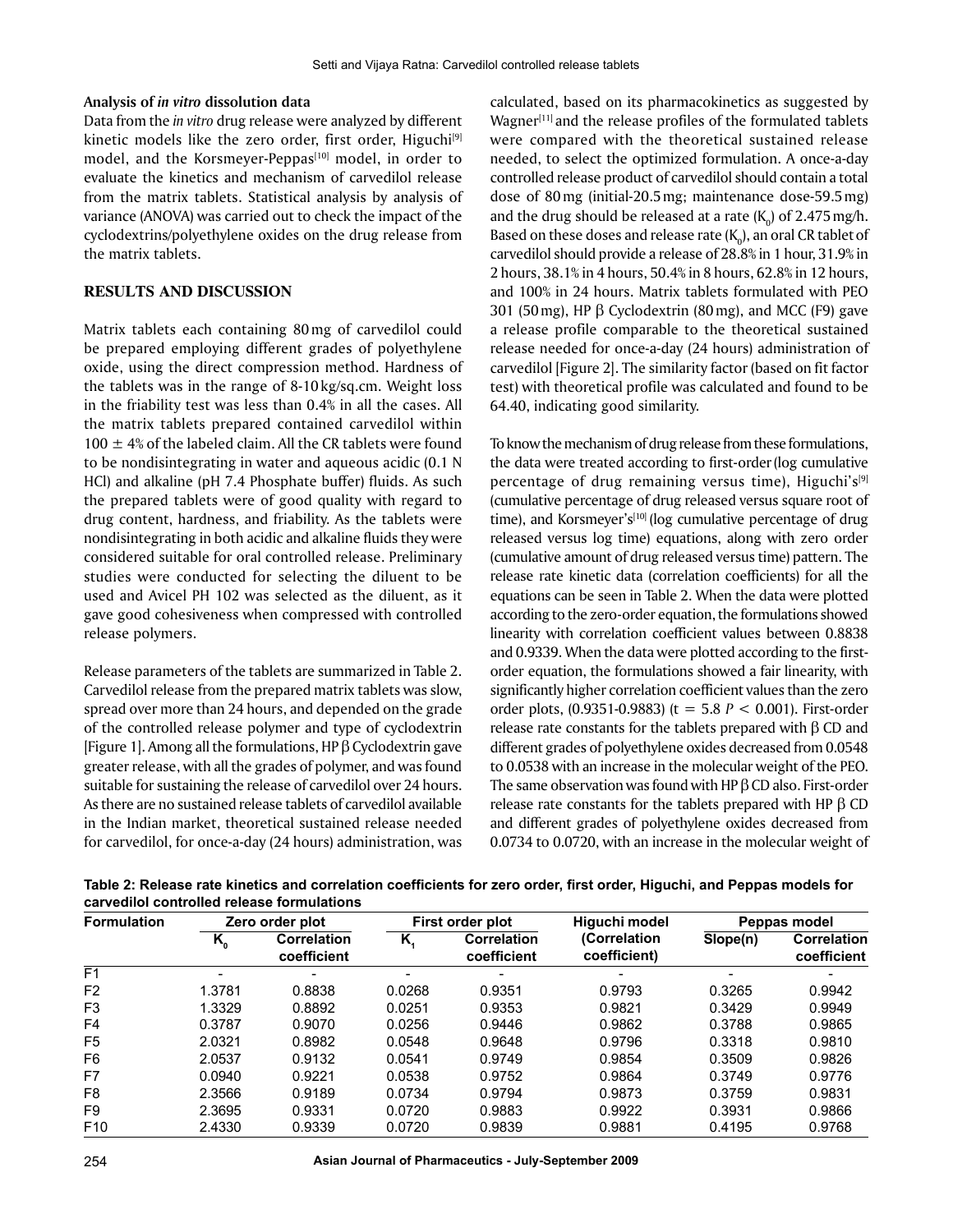

the PEO. When a two-way ANOVA test was done, it was found that in comparison to the matrix tablets prepared with  $β$  CD, matrix tablets prepared with HP  $β$  CD showed significantly faster release ( $F = 22764$ ,  $P < 0.05$ ). The difference among the polyethylene oxides was also statistically significant ( $F = 29.769$ , *P* < 0.05). The effect of β CD/HP β CD on the drug release from the matrix tablets was attributed to the solubility enhancement effect of these excipients. The release from the matrix tablets containing  $β$  CD/HP  $β$  CD (F5 – F10) showed a faster release than the other matrix tablets  $(F2 - F5)$ .

Release of the drug from a matrix tablet containing hydrophilic polymers generally involves factors of diffusion. Diffusion is related to transport of the drug from the dosage matrix into the dissolution fluid, depending on the concentration. As the concentration gradient varies, the drug is released, and the distance for diffusion increases. This could explain why the drug diffuses at a comparatively slower rate as the distance for diffusion increases, which is referred to as the square-root kinetics or Higuchi's[8] kinetics. In this experiment, the *in vitro* release profiles of the drug from all the formulations could be best expressed by Higuchi's equation, as the plots showed high linearity  $(r = 0.9793$  to 0.9922). To confirm the diffusion mechanism, the data were fit into Korsmeyer *et al.*'s[9] equation. All the formulations showed good linearity ( $r = 0.9768$  to 0.9949), with slope (n) values ranging from 0.3318 to 0.4195, indicating that diffusion was the dominant mechanism of drug release, with these formulations indicative of quasi-fickian diffusion. Similar results were observed by Basak and Lucas Mani<a>[12]</a> with matrix tablets of Ambroxol containing HPMC; they considered the n value of less than 0.5 to be indicative of quasi-Fickian diffusion mechanism.

## **CONCLUSIONS**

1. Matrix tablets formulated employing different grades of polyethylene oxides as controlled release polymers and



**Figure 1:** Drug release profiles of carvedilol matrix tablets **Figure 2:** Comparative release profile of formulation F9 with theoretical release needed for carvedilol for oral CR administration

cyclodextrins as release enhancing agents are suitable for oral controlled release of carvedilol.

- 2. With the increase in the molecular weight of the PEO, the release rate constant was decreased irrespective of the type of cyclodextrin.
- 3. Once-a-day controlled release tablets of carvedilol could be formulated employing polyethylene oxides as release retardants and Avicel PH 102 as a diluent. Carvedilol release profile from these tablets was similar to the theoretical sustained release profile needed for once-aday administration of carvedilol orally.
- 4. Quasi-Fickian diffusion was the drug release mechanism from all the formulated tablets.

#### **REFERENCES**

- 1. Ruffolo RR Jr, Feuerstein GZ. Pharmacology of carvedilol: Rational for use in hypertension, coronary artery disease, and congestive heart failure. Cardiovasc Drugs Ther 1997:11:247-56.
- 2. Ruffolo RR Jr, Gellai M, Hieble JP, Willette RN, Nichols AJ. The pharmacology of carvedilol Eur J Clin Pharmacol 1990;38:S82-8.
- 3. McTavish D, Campoli-Richards D, Sorkin EM. Carvedilol: A review of its pharmacodynamic and pharmacokinetic properties and therapeutic efficacy. Drugs 1993;45:232-58.
- 4. Apicella A, Cappello B, Del Nobile MA, La Rotonda MI, Mensitieri G, Nicolais L. Poly (ethylene oxide) (PEO) and different molecular weight PEO blends monolithic devices for drug release. Biomaterials 1993;14:83-90.
- 5. Zhang F, McGinity JW. Properties of sustained-release tablets prepared by hot-melt extrusion. Pharm Dev Technol 1999;4:241-50.
- 6. Razaghi AM, Schwartz JB. Investigation of Cyclobenzaprine HCl Release from Oral Osmotic Delivery Systems Containing a Water-Swellable Polymer. Drug Dev Ind Pharm 2002;28:631-9.
- 7. Jamzad S, Fassihi R. Development of a controlled release low dose class II drug-Glipizide. Int J Pharm 2006;312:24-32.
- 8. Wagner JG, Nelson E. Percent absorbed time plots derived from blood level and/or urinary excretion data. J Pharm Sci 1963;52:610-1.
- 9. Rudnic, EM, Kottke MK. Tablet Dosage Forms. In: Modern Pharmaceutics. Banker GS, Rhodes CT, editors. 3<sup>rd</sup> ed. New York: Marcel Dekker, Inc; 1995. p. 333-94.
- 10. Higuchi T. Mechanism of sustained action medication: Theoretical analysis of rate of release of solid drugs dispersed in solid matrices.